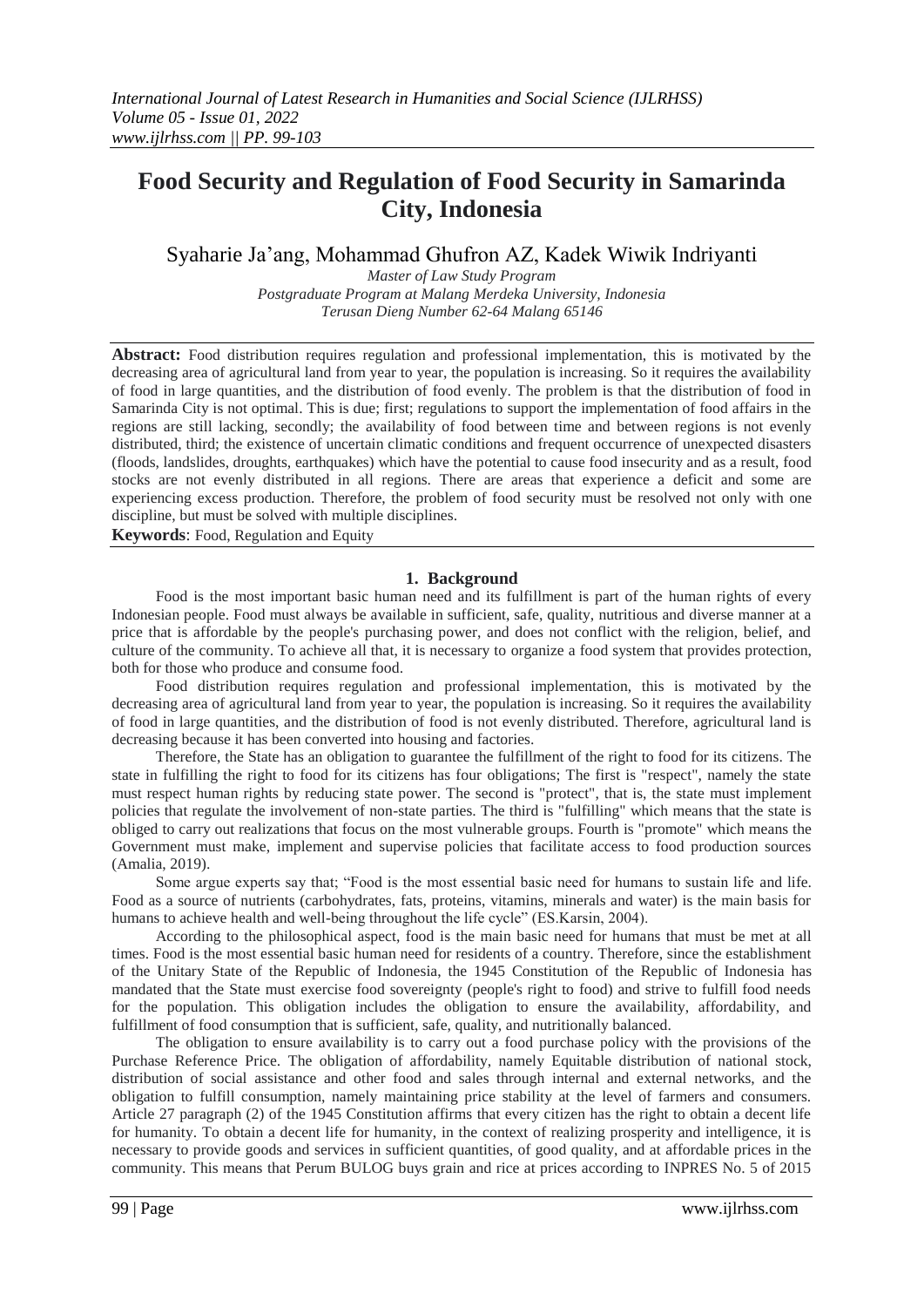# *International Journal of Latest Research in Humanities and Social Science (IJLRHSS) Volume 05 - Issue 01, 2022*

### *www.ijlrhss.com || PP. 99-103*

with the aim of keeping farmers' selling prices at a safe level, and Perum BULOG sells several commodities such as rice, sugar, and beef at prices set by the government.

The inclusion of aspects of food sovereignty is a consequence that Indonesia has ratified the International Covenant on Economic, Social and Cultural Rights through Law Number 11 of 2005 concerning Ratification of the International Covenant on Economic, Social and Cultural Rights (ECOSOC Rights). The basis of the argument is that so far the state has not been able to systematically recognize the right to food of its citizens. With food sovereignty, it is hoped that there will be no more basic problems regarding food, such as poor nutrition, hunger, food insecurity and so on. This new Food Law seeks to provide an obligation to the state to respect, fulfill and protect the rights to food of its citizens.

Food as a basic need has very broad direct and indirect links, including health conditions, intelligence and productivity of human resources, even peace, order and security. In real terms, Indonesia is still always reactive to any problems that arise because this nation has not been able to carry out careful planning due to looking at solving problems with mono-sectoral solutions.

In order to avoid food insecurity or food crises, proper regulation of food distribution is needed according to the goals and objectives of national food security. The definition of regulation in legal science means legislation in written form, because it is a written decision, then statutory regulations as legal rules are commonly referred to as written law (Simon, 1995).

The problem is that the distribution of food in Samarinda City is not optimal. This is due; first; regulations to support the implementation of food affairs in the regions are still lacking, secondly; the loss of interest of farmers to continue their farming business which resulted in the loss of Human Resources in the agricultural sector, which made the land converted into housing and other infrastructure not related to agriculture.

### **2. Method**

The type of research used in this study, using the type of normative legal research. A normative legal approach, namely research that is focused on examining the application or rules or norms in positive law (Jonaedi, 2016). Normative legal research is a process to find a rule of law, legal principles, and legal doctrines in order to answer the legal issues faced (Peter, 2010). In this study, law is often conceptualized as what is written in legislation or laws that are conceptualized as rules or norms that are standards for community behavior towards what is considered appropriate. All sources come from written materials related to research problems.

### **3. Discussion**

#### **3.1 Regulation and Distribution of Food Security in Indonesia**

Regulation is an abstract concept of managing a complex system according to a set of rules and requirements. In systems theory, this type of rule exists in various fields of biology and society, but the term has slightly different meanings according to the context (Sudikno, 2014). Indonesia as a legal state that follows the continental legal tradition, makes legislation as one of the main joints in its national legal system, therefore, national development is always accompanied by the development of a sustainable and integrated legal system, this is in accordance with the need for structural developments. law with a legal culture (Harahap, 2004).

The definition of regulation in legal science means legislation in written form. Because it is a written decision, statutory regulations as legal rules are commonly referred to as written law. Legislation established by officials or office environment (body or organ) that has the authority to make regulations that are generally binding (aglemeen). General binding only shows that statutory events do not apply to certain concrete events or individuals.

Maria Farida Indrati Soeprapto stated that the term legislation (legislation, wetgeving or gezetzgebung) has 2 (two) different meanings, namely, first; legislation is the process of forming/forming state regulations, both at the central and regional levels, secondly; Laws are all state regulations, which are the result of the formation of regulations, both at the central level and at the regional level (Maria, 2007). According to Bagir Manan, statutory regulations are any written decisions made, determined and issued by State Institutions and/or Officials who have (execute) legislative functions in accordance with applicable procedures (Bagir, 1987).

Tahun 2021, Pemerintah membentuk Badan Pangan Nasional (BPN) sebagai amanat dari Undang-Undang Pangan yang tertuang dalam Peraturan Presiden No. 66 tahun 2021 tentang Badan Pangan Nasional. BPN ini akan mengambil alih hampir semua tupoksi Badan Ketahanan Pangan (BKP) di Kementerian Pertanian. Peran dan fungsi perdagangan dalam negeri terkait pangan di Kementerian Perdagangan dan sebagai peran dan fungsi bulog mengenai ketersediaan dan stok pangan. Adanya BPN ini belum memberikan perubahan urusan ketahanan pangan di daerah. Namun demikian dimungkinkan akan adanya penyesuaian seiring dengan beroperasinya BPN ini.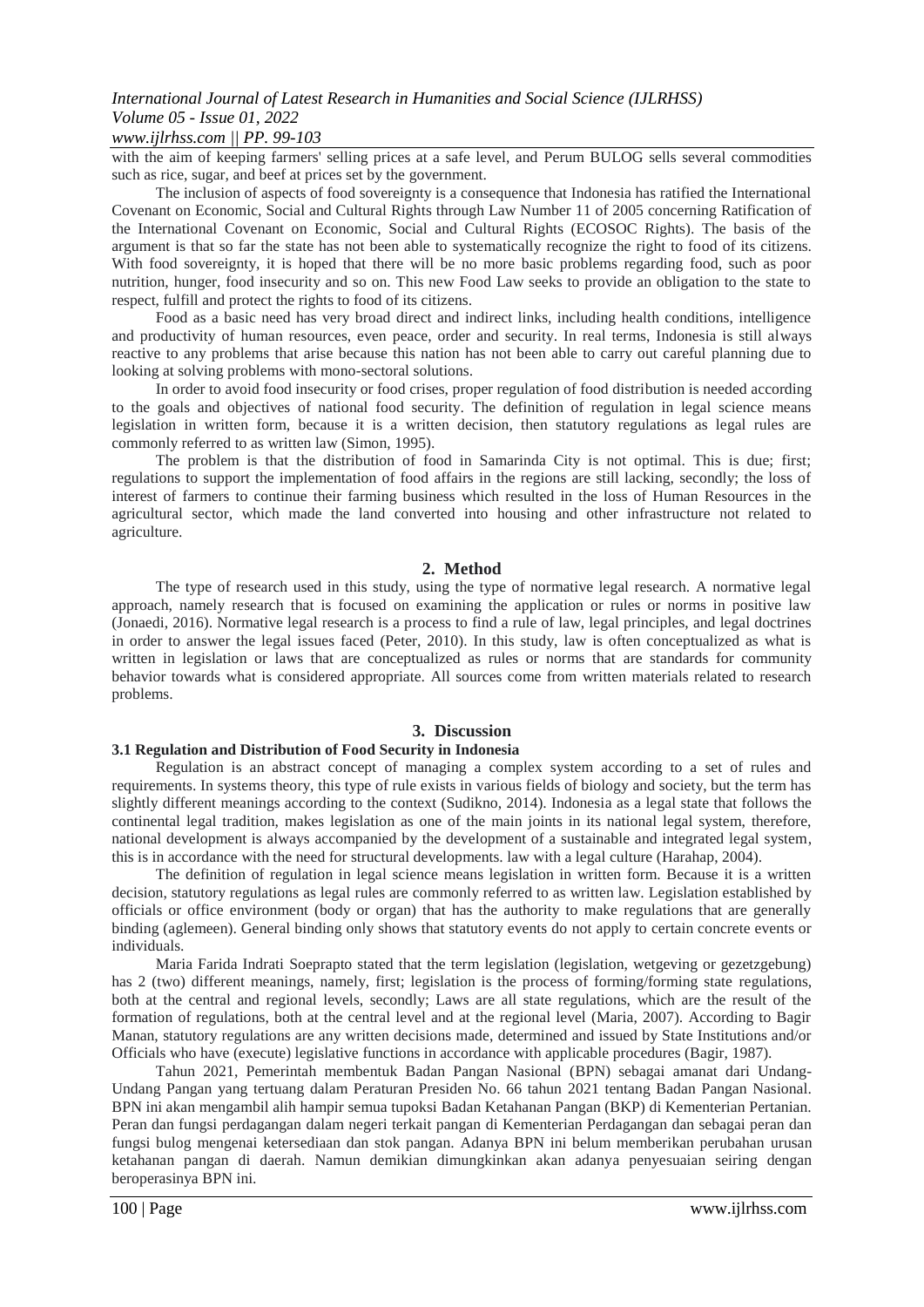# *International Journal of Latest Research in Humanities and Social Science (IJLRHSS) Volume 05 - Issue 01, 2022*

### *www.ijlrhss.com || PP. 99-103*

Setiap tahun Kementerian Pertanian melakukan pengukuran Indeks Ketahanan Pangan (IKP). IKP adalah ukuran dari beberapa indikator yang digunakan untuk menghasilkan skor komposit kondisi ketahanan pangan di suatu wilayah. Nilai IKP dapat menunjukkan capaian ketahanan pangan dan gizi wilayah (kabupaten/kota/provinsi) dan peringkat relatif antara satu wilayah dibandingkan dengan wilayah lainnya. Dengan demikian IKP dapat menjadi salah satu alat untuk menentukan prioritas daerah menerima intervensi program penguatan ketahanan pangan.

The Central Government and Regional Governments give authority and assign tasks to the public company Bulog in the form of price stabilization and supply of various integrated main food commodities from upstream to downstream throughout Indonesia. This authority and assignment is regulated based on Presidential Regulation of the Republic of Indonesia Number 48 of 2016 concerning Assignments to Public Company (Perum) BULOG in the Context of National Food Security. Perum BULOG is tasked with maintaining food availability and stabilizing food prices at the consumer and producer levels for staple foods of rice, sugar, corn and soybeans.

The form of assignment activities starts from purchasing commodities at the producer level to their distribution through various activities, such as rice for the Prosperous People (Rastra), Market Operations (OP), to the Food Stabilization Movement (GSP) or in other words Perum BULOG gets the assignment of Public Services ( PP) or Public Service Obligation (PSO) from the Government in the form of price stabilization and supply of various integrated main food commodities from upstream to downstream throughout Indonesia.

The entire assignment principally supports the three pillars of Food Security, namely: the availability pillar, the affordability pillar, and the stability pillar. One of the main tasks of Perum BULOG includes distributing rice to the poor called Rice for the Prosperous People (Rastra). Availability Pillar, implements purchasing policies with terms of purchase reference prices. The pillars of affordability, equitable distribution of national stock, distribution of social assistance for Rastra and other foods, OP and sales through internal and external. While the pillar of stability, namely maintaining price stability at the level of farmers and consumers. The Government and Regional Governments authorize Perum BULOG as a public service, namely distributing food.

Food distribution is regulated in a Government Regulation of the Republic of Indonesia. No. 68 of 2002 on Article 47 paragraph (1) food distribution is carried out to meet the equitable distribution of food availability throughout the territory of the Unitary State of the Republic of Indonesia in a sustainable manner. Paragraph (2) food distribution as referred to in paragraph (1) is carried out so that individuals can obtain food in sufficient, safe, quality, diverse, nutritious and affordable quantities. Paragraph (3) The Government and Regional Governments are responsible for the distribution of Food in accordance with their respective authorities.

The purpose of the regulation of food distribution according to the Government Regulation of the Republic of Indonesia. No. 68 of 2002, in Article 48 Paragraph (1) in the context of equitable distribution of food availability, food distribution is carried out throughout the region to the household level; Paragraph (2) To realize the distribution of food as referred to in paragraph (1), firstly; developing a food distribution system that reaches all regions efficiently, secondly; manage a food distribution system that can maintain food safety, quality and nutrition. Third; ensure the safety of food distribution;

Paragraph (3) Further provisions regarding food distribution as referred to in paragraph (2) shall be stipulated by the Minister who is responsible for agriculture, marine and fishery, forestry, transportation, industry and trade, and cooperatives, in accordance with their respective duties and authorities ( Sulhani, 2012).

#### **3.2 Food Problem Analysis and Food Regulation in Samarinda City**

The problem of food security in Samarinda City is the lack of Human Resources, especially from the Farmers, who are expected to be productive and take advantage of technological sophistication in farming, decreasing from year to year. The reduction in productive farmers hampers the implementation of food security. Rice farmers are one of the sources that are urgently needed at this time considering the need for rice for the people of Samarinda is a basic need that requires large and tiered quantities.

Another inhibiting factor is the lack of land that can be used for agricultural land. Some of the land that was previously used as agricultural land is now converted into plantation land, livestock and housing, all of which are used for personal interests. This is what causes the Samarinda City Government to import rice, both domestically and abroad. In this case, the Samarinda City Government failed in terms of regulating the distribution of land use for agriculture (Resnu, 2021).

Regional regulations specifically that legitimize all local government policies related to food regulation. There is a legal vacuum that makes there is no legal domain for the Samarinda City Government to act in this case, there is no future vision and mission, to carry out targeted legal actions that result in many interests, other interests which are finally put forward, such as the transfer of land use for housing, livestock to plantation. The SamarindaCity Government needs a definite and guaranteed legal standing in order to provide solutions to the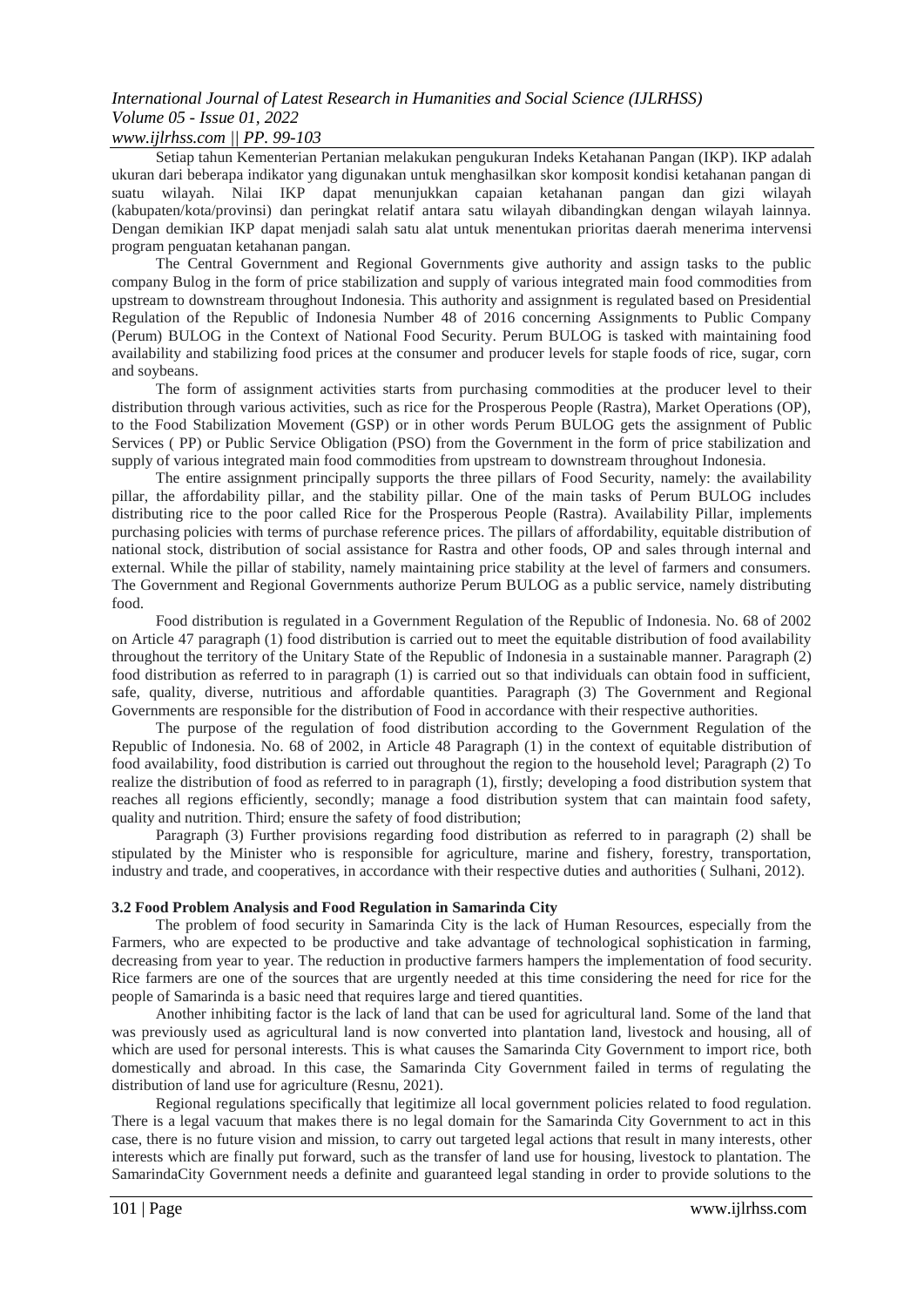### *www.ijlrhss.com || PP. 99-103*

provision of agricultural land which is also supported by the empowerment of human resources, especially farmers.

The purpose of food in the Government Regulation on food security is to guarantee availability, equitable distribution throughout the territory of the Unitary State of the Republic of Indonesia, down to the household level. The development of an efficient long distribution system, maintaining the safety and quality of nutrition and ensuring the security of food distribution is an attribution given by the Central Government to Regional Governments.

Of the stakeholders who are responsible for food distribution, not only the Minister of Agriculture, but the Minister of Maritime Affairs, the Minister of Fisheries, the Minister of Forestry, the Minister of Transportation and Industry, as well as the Minister of Trade and the Minister of Cooperatives. Supposedly with so many stakeholders involved, the role of land availability and farmer empowerment can be prioritized for sustainable food distribution.

Food security regulation arrangements must be made immediately, in order to ensure the continuity of food in Samarinda City which is obtained from its own territory. According to the theory of legislation regarding the level of norms, the Constitution of the Republic of Indonesia, has mandated this, supported by the Law on Food Security and Government Regulation on Food Security, which does not yet exist as an implementing rule is the Samarinda Regional Regulation on Food Security.

The hope of the Regional Regulation on Food Security is to give priority to a larger amount of land designated for agriculture, especially for rice, which is a basic need and the majority of the people of Samarinda City. Furthermore, the empowerment of farmers must be increased in order to ensure their survival and so that they do not switch to other jobs. The last is socialization to the younger generation to be more active in promoting that the problem of food security is a serious problem and we must be the solution to this problem.

#### **4. Conclusion**

The purpose of the regulation of food distribution according to the Government Regulation of the Republic of Indonesia. No. 68 of 2002, in Article 48 Paragraph (1) in the context of equitable distribution of food availability, food distribution is carried out throughout the region to the household level; Paragraph (2) To realize the distribution of food as referred to in paragraph (1), firstly; developing a food distribution system that reaches all regions efficiently, secondly; manage a food distribution system that can maintain food safety, quality and nutrition. Third; ensure the safety of food distribution.

The problem of food security in Samarinda City is the lack of Human Resources, especially from the Farmers, who are expected to be productive and take advantage of technological sophistication in farming, decreasing from year to year. The reduction in productive farmers hampers the implementation of food security. Rice farmers are one of the most needed human resources at this time, considering the need for rice for the people of Samarinda is a basic need that requires large and tiered quantities.

The expectation from the Regional Regulation on Food Security that the Samarinda City Government must immediately make is to give priority to a larger amount of land destined for agriculture, especially for rice, which is a basic need and the majority of the people of Samarinda City. Furthermore, the empowerment of farmers must be increased in order to ensure their survival and so that they do not switch to other jobs. The last is socialization to the younger generation to be more active in promoting that the problem of food security is a serious problem and we must be the solution to this problem.

#### **Bibliography**

- [1]. Amalia Zuhra, Ketahanan Pangan Dan Tanggung Jawab Negara Saat Konflik Bersenjata: *Sebuah Tinjauan Hukum, Vol 1 No. 1 Tahun 2019*
- [2]. ES.Karsin, Peranan Pangandan Gizidalam Pembangunan dalam Pengantar Pangandan Gizi. Jakarta: Penebar Swadaya, 2004
- [3]. Jonaedi Efendi dan Johnny Ibrahim*, Metode Penelitian HUkum Normatifdan Empiris*, Edisi Pertama, Jakarta: Prenadamedia Group, 2016
- [4]. Peter Mahmud Marzuki, *Penelitian Hukum*, Jakarta,: Kencana Prenada, 2010
- [5]. Maria Farida Indriati. S, *Ilmu Perundang-undangan; Dasar-dasar Dan Pembentukannya,* Yogjakarta: Kanisius, 2007
- [6]. Bagir Manan, *Peranan Peraturan Perundang-undangan Dalam Pembinaanhukum Nasional,* Bandung: Armico, 1987
- [7]. Sudikno Mertokusumo, *Penemuan Hukum Sebuah Pengantar*, Cahaya Atma Pustaka, Yogyakarta, 2014
- [8]. Harahab, Yulkarnain, "Tanggung Jawab Negara dalam Mengatasi Kemiskinan (Sebuah Tinjauandari Hukum Islam)", Mimbar Hukum Fakultas Hukum UGM Yogyakarta, No.: 47/VI/2004
- [9]. Sulhani Hermawan, TINJAUAN KEADILAN SOSIAL TERHADAP HUKUM TATA PANGAN